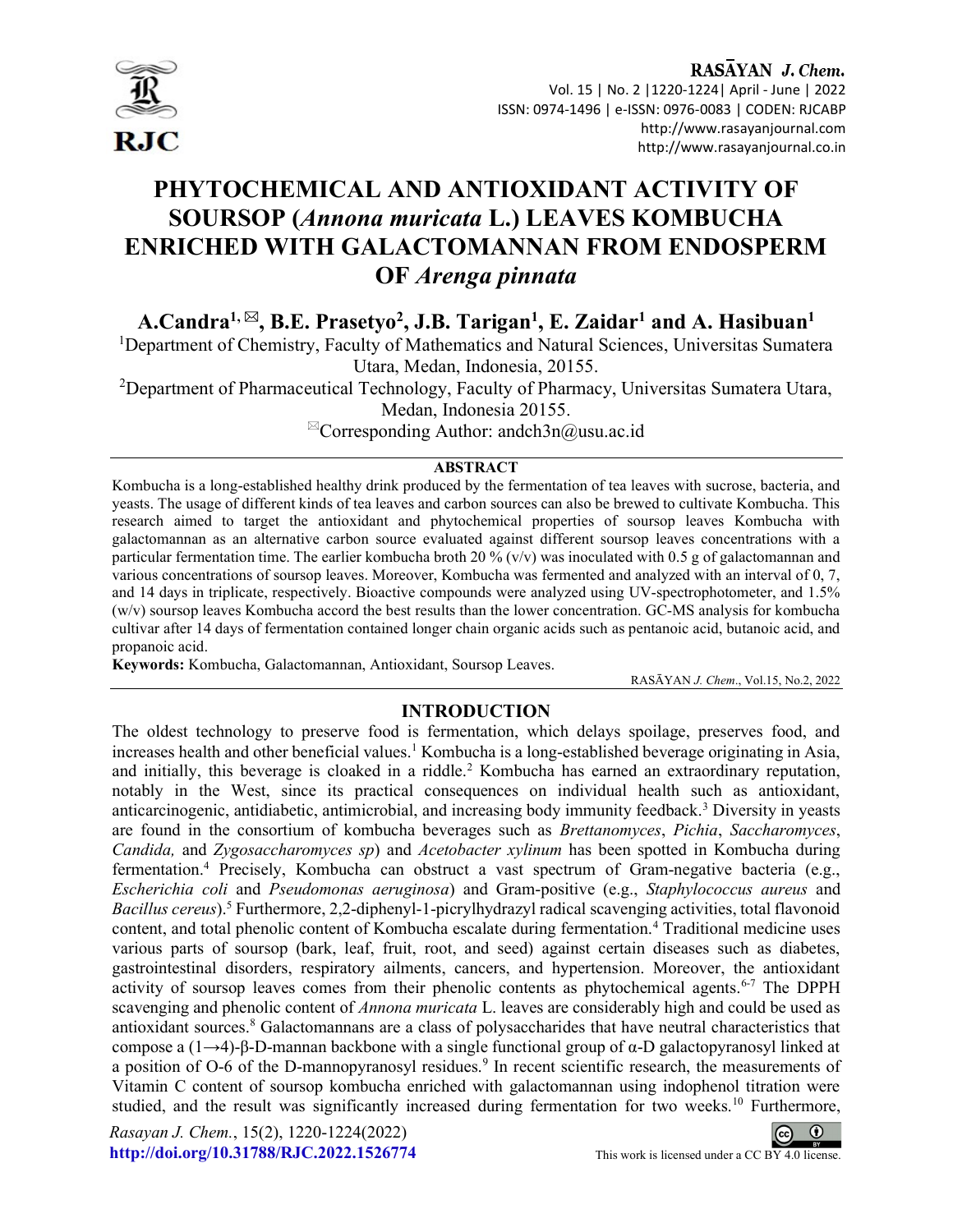soursop fruit juice kombucha was fermented using black tea was evaluated to determine the biological activities for 21 days during storage and exhibited tremendous antioxidant activity for the Kombucha that fermented for two weeks at room temperature and pressure in light.<sup>11</sup> In another study, In vivo studies for the antidiabetic activity of snake fruit kombucha were evaluated. It showed significant results in reducing diabetes in mice.<sup>12</sup> Storage during fermentation is a substantial impact on antioxidant activities and bioactive compounds in Kombucha. Therefore, escalation of time during fermentation is very crucial to yield Kombucha enriched with bioactive compounds.<sup>13</sup> From the author's observation, no studies were performed using galactomannan as a carbon source in Kombucha to analyze the antimicrobial and antioxidant activities of producing soursop leaves in Kombucha. Moreover, this study aims to analyze bioactive metabolites, physicochemical study, and the composition of soursop leave Kombucha.

#### EXPERIMENTAL

#### Material and Methods

Soursop leaves (A.muricata L.) and endosperm of Arenga pinnata were obtained from Manaon Village, Padang Lawas Utara, North Sumatera, Indonesia. Ethanol, methanol, quercetin, gallic acid, DPPH, NaOH, Folin-Ciocalteu reagent,  $Na<sub>2</sub>CO<sub>3</sub>$ , and Phenolphthalein were purchased from Sigma-Aldrich.

#### Soursop Leaves Kombucha Preparation

Galactomannan extracted from the endosperm of *Arenga pinnata* (0.5 g) was added to distilled water, boiled, and poured into a beaker glass. Soursop leaves of 0.5% (w/v), 1.0 % (w/v) and 1.5% (w/v) were added respectively to the beaker glass. Kombucha tea was cooled down at room temperature, combined with 20 mL of earlier kombucha broth, and allowed to ferment at an interval of 7 days for two weeks.<sup>10</sup>

#### Physicochemical Study

A calibrated electric pH meter was used to determine the pH (Hanna, Thermo Fischer Scientific, USA). A refractometer was used to determine the total alcohol content (Atago N1, Tokyo, Japan). Total acidity was determined using the method of Ranggana, which involved mixing 10 mL of soursop leaves Kombucha with different concentrations and diluting until 100 mL, then titrating with 0.1 NaOH and phenolphthalein indicator.<sup>14</sup>

#### Bioactive Compound Analysis

The reagent of Folin-Ciocalteu (FC) was applied to evaluate the total phenolic content (TPC) of soursop kombucha with gallic acid as standard developed by Chandra *et al.* 0.2 mL of soursop kombucha was added with 0.2 mL of FC then let on 25<sup>o</sup>C for 5 minutes before adding 1 mL of 0.075 M of Na<sub>2</sub>CO<sub>3</sub> solution and 3 mL of ultra-pure water and incubating in the dark condition for half an hour. After incubation, the soursop kombucha was analyzed at 765 nm using a spectrophotometer UV-Visible (Shimadzu-1240, Tokyo, Japan). The TPC was declared as mg GAE/L.<sup>15</sup> The Total flavonoid content (TFC) of soursop kombucha was evaluated in line with Chang *et al.*, whereas the standard was quercetin. 0.5 mL of soursop kombucha was added with 0.1 mL of 1% AlCl<sub>3</sub>, 0.1 mL CH<sub>3</sub>COONa 1 M, and 1.5 mL methanol, followed by the addition of 2.8 mL distilled water, then allowed to stand for half an hour at  $25^{\circ}$ C and evaluated at 415 nm using spectrophotometer UV-Visible (Shimadzu-1240, Tokyo, Japan). TFC content was declared as mg QE/L.<sup>16</sup>

#### GC-MS Analysis for Soursop Kombucha

GC-MS analysis for soursop kombucha with different concentrations was evaluated with the HP-5MS instrument (Hewlett-Packard, Palo Alto, CA, USA) coupled with a scrupulous mass detector (GCMS-QP2010 Ultra Shimadzu, Japan).

#### Antioxidant Scavenging Activity  $(IC_{50})$  using DPPH

The DPPH test was known to estimate the free radical scavenging activity of soursop kombucha using Molyneux's method with a little modification. 1 ml of soursop kombucha was infused with 1 ml 0.5 mM DPPH (200 mg/L) in a 5 ml volumetric flask and let in the dark condition at  $25^{\circ}$ C for half hour before evaluating absorbance at 516 nm with a spectrophotometer (Shimadzu, UV-mini-1240, Tokyo Japan). Based on the plot of absorbance versus extract concentrations, the  $IC_{50}$  value (half-maximal effective concentration) was calculated.17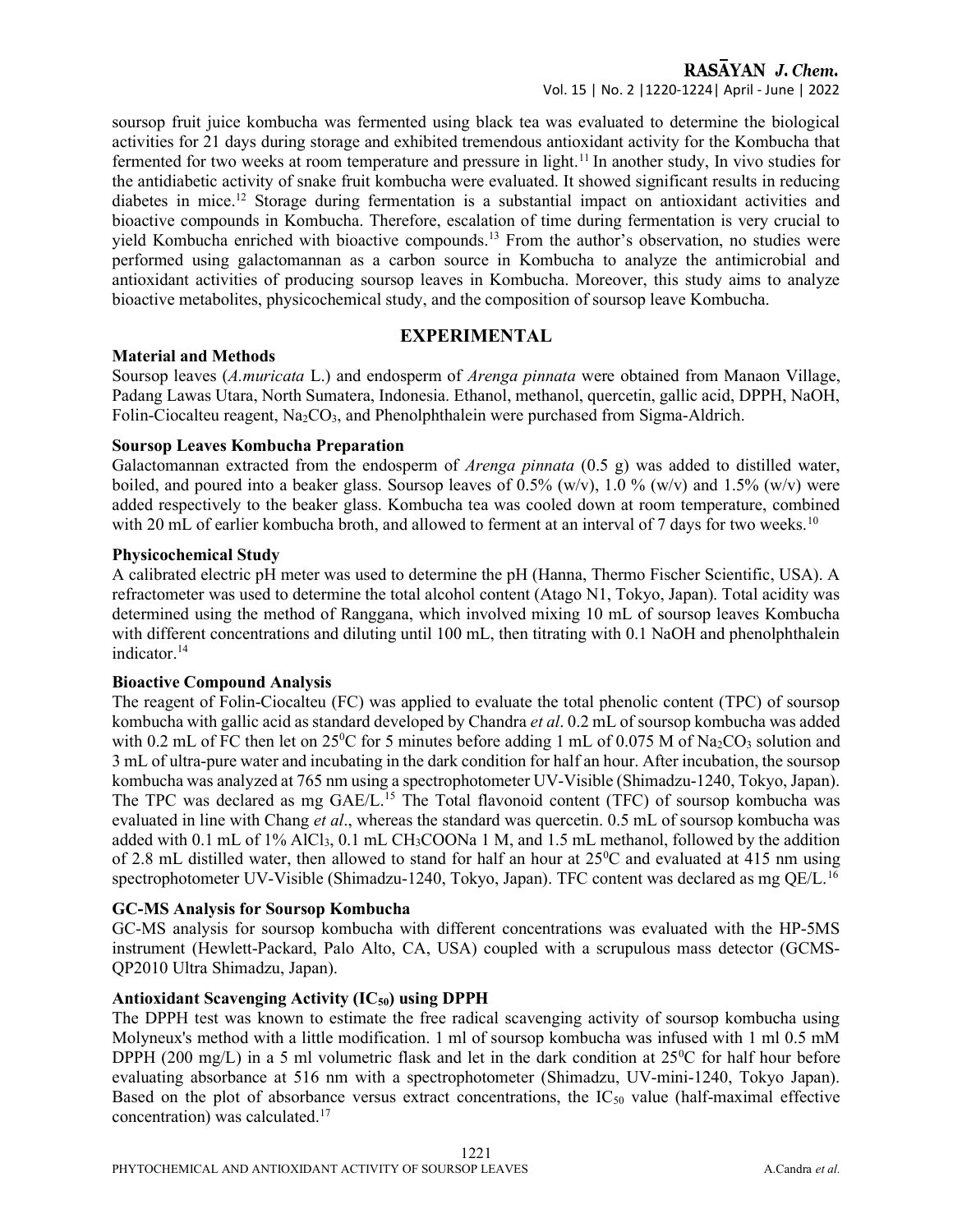#### RESULTS AND DISCUSSION

#### Physicochemical Study

Galactomannan is a polysaccharide that contains a linear mannan backbone and a single galactose unit. Full hydrolysis of galactomannan needs several enzymes described by Moriera et al.<sup>18</sup> The endo-β-1,4mannanase sunders the β-1,4-mannopyranosyl linkages in the mannan backbone, generating different lengths of oligosaccharides, and the removal of galactose is activated by  $\alpha$ -galactosidases from the mannan chain is described by Stoll *et al*.<sup>19</sup> Malherbe *et al*. using *S. cerevisiae* to hydrolyze lotus bean gum, mannose, and hexose equivalent to produce bioethanol and small composition of ethanol and short-chain organic acid is produced such as acetic acid.<sup>20</sup>

In this research, galactomannan used in kombucha tea produces different organic acid products with longer chain carbon such as pentanoic acid, butanoic acid, and propanoic acid compared to using sucrose as a carbon source which has acetic acid, malic acid, and gluconic acid as the main product due to Acetobacter bacteria.<sup>13</sup> The three significant compounds analyzed in GC-MS are compiled in Table-1.

| Twore it Three major composition in Boardop reditioneries come of the Thin Hold |              |                       |              |                       |              |  |
|---------------------------------------------------------------------------------|--------------|-----------------------|--------------|-----------------------|--------------|--|
| Day 14, $0.5\%$ (w/v)                                                           |              | Day 14, $1.0\%$ (w/v) |              | Day 14, $1.5\%$ (w/v) |              |  |
| Compound                                                                        | Area $(\% )$ | Compound              | Area $(\% )$ | Compound              | Area $(\% )$ |  |
| Pentanoic acid                                                                  | 11.63        | hydroquinone          | 11.45        | Butanoic acid         | 2.83         |  |
| 2-butanone                                                                      | 12.24        | 4-methylvaleric acid  | 13.37        | hydroquinone          | 10.72        |  |
| 1,2-benzene                                                                     | 16.09        | Pentanoic acid        | 15.82        | Pentanoic acid        | 40.51        |  |
| dicarboxylic acid                                                               |              |                       |              |                       |              |  |

Table-1: Three Major Compounds in Soursop Kombucha Tea Using GC-MS Analysis

The long-chain organic acids produced are closely related to pH, the longer carbon chain of the organic acids will increase the pH value and decrease the total acidity from day 0 to day 14 with different concentrations, as shown in Table-2.

| Table-2. I hysicochemical study of soursep Leaves Kombucha Emicheu with Galactomanian |                    |                    |                    |  |  |
|---------------------------------------------------------------------------------------|--------------------|--------------------|--------------------|--|--|
| Fermentation,                                                                         | pH                 | Total Acidity (%)  | Ethanol $(\%v)$    |  |  |
| Concentration of Soursop                                                              |                    |                    |                    |  |  |
| Leaves                                                                                |                    |                    |                    |  |  |
| Day 0, $0.5\%$ (w/v)                                                                  | $3.772 \pm 0.0279$ | $0.068 \pm 0.0011$ | $0.2 \pm 0$        |  |  |
| Day 0, $1.0\%$ (w/v)                                                                  | $3.804 \pm 0.0429$ | $0.063 \pm 0.0010$ | $0.233 \pm 0.0384$ |  |  |
| Day 0, $1.5\%$ (w/v)                                                                  | $3.863 \pm 0.0236$ | $0.061 \pm 0.0015$ | $0.267 \pm 0.0384$ |  |  |
| Day 7, $0.5\%$ (w/v)                                                                  | $3.963 \pm 0.0066$ | $0.053 \pm 0.0013$ | $0.2 \pm 0$        |  |  |
| Day 7, $1.0\%$ (w/v)                                                                  | $3.971 \pm 0.0059$ | $0.053 \pm 0.0010$ | $0.267 \pm 0.0384$ |  |  |
| Day 7, $1.5\%$ (w/v)                                                                  | $4.044 \pm 0.0360$ | $0.052 \pm 0.0011$ | $0.3 \pm 0$        |  |  |
| Day 14, $0.5\%$ (w/v)                                                                 | $4.251 \pm 0.0124$ | $0.049 \pm 0.0021$ | $0.167 \pm 0.0384$ |  |  |
| Day 14, $1.0\%$ (w/v)                                                                 | $4.267 \pm 0.0076$ | $0.046 \pm 0.0007$ | $0.167 \pm 0.0384$ |  |  |
| Day 14, $1.5\%$ (w/v)                                                                 | $4.298 \pm 0.0099$ | $0.041 \pm 0$      | $0.2 \pm 0$        |  |  |

Table-2: Physicochemical Study of Soursop Leaves Kombucha Enriched with Galactomannan

Ethanol produced from this Kombucha is relatively low because the carbon substrate is not sucrose but galactomannan. If the sucrose is the substrate, it will undergo a glycolysis pathway to produce ethanol with a higher concentration. A higher concentration of ethanol is non-Halal for Moslem as ethanol indicated limited to less than 1% described by Alzer et al.<sup>21</sup> Moreover, this indicates that soursop kombucha enriched with galactomannan can be the alternative probiotic drink for Moslem, especially in Indonesia.

#### TPC and TFC of Soursop Kombucha

In SCOBY, yeasts and bacteria create an enzyme that converts polyphenolic complexes into simple phenolic compounds. The heightened phenol concentration might be attributed to bioconversion, which involves enzymes that are utilized to catalyze specific biological activity. Antioxidant activity is substantially related to phenolic compounds, the more significant the amounts of phenolic compounds, the stronger the antioxidant activity. Moreover, they are known for lowering oxidative force and free radical activity.<sup>22</sup> The different bioactive chemicals (phenolics and flavonoids) naturally present in the cultivar are assumed to be responsible for the antioxidant activity observed (Table-3).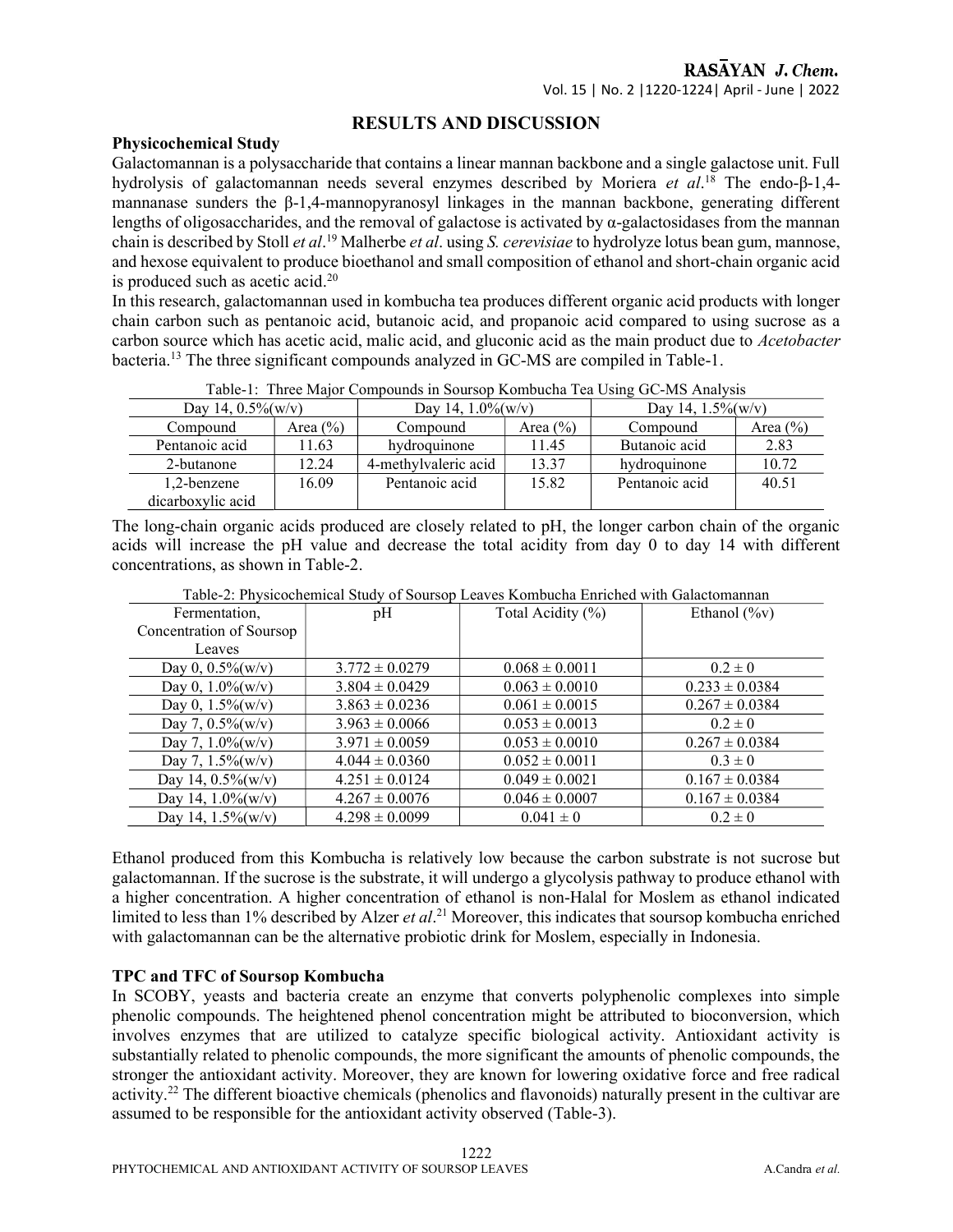## RASAYAN J. Chem.

Vol. 15 | No. 2 |1220-1224| April - June | 2022

| Table 5. ITC and ITC 01 Soulsop Kombucha Emichcu whil Galactomanian |                       |                       |  |  |
|---------------------------------------------------------------------|-----------------------|-----------------------|--|--|
| Fermentation, Concentration of                                      | TPC (mg GAE/L)        | $TFC$ (mg $QE/L$ )    |  |  |
| Soursoup Leaves                                                     |                       |                       |  |  |
| Day 0, $0.5\%$ (w/v)                                                | $128.876 \pm 24.656$  | $248.241 \pm 3.0601$  |  |  |
| Day 0, $1.0\%$ (w/v)                                                | $224.933 \pm 13.9644$ | $524.096 \pm 14.5390$ |  |  |
| Day 0, $1.5\%$ (w/v)                                                | $376.031 \pm 19.9242$ | $644.470 \pm 3.7719$  |  |  |
| Day 7, $0.5\%$ (w/v)                                                | $164.211 \pm 21.0544$ | $308.636 \pm 8.2617$  |  |  |
| Day 7, $1.0\%$ (w/v)                                                | $287.762 \pm 18.2737$ | $565.777 \pm 1.4049$  |  |  |
| Day 7, $1.5\%$ (w/v)                                                | $425.032 \pm 3.4777$  | $739.877 \pm 17.1992$ |  |  |
| Day 14, $0.5\%$ (w/v)                                               | $260.467 \pm 32.5997$ | $325.234 \pm 9.4346$  |  |  |
| Day 14, $1.0\%$ (w/v)                                               | $301.637 \pm 13.4780$ | $737.867 \pm 3.3699$  |  |  |
| Day 14, 1.5%(w/v)                                                   | $499.315 \pm 15.0769$ | $808.431 \pm 2.8851$  |  |  |

Table-3: TPC and TFC of Soursop Kombucha Enriched with Galactomannan

The fermentation technique was advantageous to discharge these bioactive chemicals, presumably because their complicated states were split into simple states.<sup>3-4</sup> Compared to snake fruit kombucha fermented by Zubaidah et  $al$ <sup>23</sup> the TFC is also higher than its TPC. In this research, the most increased antioxidant activity (TPC and TFC) is soursop Kombucha which is fermented for 14 days with 1.5% (w/v) of the soursop leaves.

#### DPPH Scavenging Activity  $(IC_{50})$  of Soursop Kombucha

In Vitro DPPH Scavenging activity through  $IC_{50}$  measurement (the concentration required to inhibit free radicals by 50%) is summarized in Table-4.

| Lable-4; $IC_{50}$ (ppm) of Soursop Kombucha Enriched with Galactomannan |                       |                      |                     |  |  |
|--------------------------------------------------------------------------|-----------------------|----------------------|---------------------|--|--|
| Soursop                                                                  | $IC_{50}$ value (ppm) |                      |                     |  |  |
| Kombucha                                                                 | Dav 0                 | Dav 7                | Dav 14              |  |  |
| $1.5\%$ (w/y)                                                            | $119.595 \pm 9.6556$  | $95.354 \pm 20.3877$ | $78.145 \pm 6.4813$ |  |  |

 $T<sub>1</sub>$   $T<sub>2</sub>$   $T<sub>3</sub>$   $T<sub>4</sub>$   $T<sub>5</sub>$  (ppm) of  $S<sub>1</sub>$  and  $K<sub>2</sub>$  and  $T<sub>5</sub>$  and  $T<sub>6</sub>$  and  $T<sub>7</sub>$  and  $T<sub>8</sub>$  and  $T<sub>9</sub>$  and  $T<sub>9</sub>$  and  $T<sub>9</sub>$  and  $T<sub>9</sub>$  and  $T<sub>9</sub>$ 

The IC50 value is 50 ppm, 50-100 ppm, and 101-250 ppm indicating that the antioxidant activity is classified as extremely powerful, strong, and moderate, respectively.<sup>24</sup> Based on this factor, the antioxidant activity of soursop kombucha enriched with galactomannan after fermentation for 14 days is categorized as a strong antioxidant. Soursop kombucha stored for 14 days in the presence of lights indicated the highest DPPH scavenging activity described by Tan et al.<sup>11</sup>

#### **CONCLUSION**

Soursop leaves Kombucha, which enriched with galactomannan can be potentially be used as a probiotic beverage. This Kombucha consortium boosts the antioxidant activity after fermentation for 14 days, the pH, total acidity, and ethanol concentration of the soursop kombucha is relatively halal for consumption.

#### ACKNOWLEDGEMENT

We acknowledge the financial support for providing funds for this research through TALENTA Universitas Sumatera Utara Dosen Muda Scheme with contract number 235/UN5.2.3.1/PPM/SPP-TALENTA USU/2020.

#### **REFERENCES**

- 1. D. Kavitake, S. Kandasamy, P.B. Devi, and P.H. Shetty, Food Bioscience, 21, 34(2018), https://doi.org/10.1016/j.fbio.2017.11.003
- 2. A.L. Teoh, G. Heard, and J. Cox, International Journal of Food Microbiology, 95,119(2004), https://doi.org/10.1016/j.ijfoodmicro.2003.12.020
- 3. S. Bhattacharya, R. Gachhui, and P.C. Sil, Food and Chemical Toxicology, 60, 328(2013), https://doi.org/10.1016/j.fct.2013.07.051
- 4. R. Jayabalan, R.V. Malbaˇsa, E.S. Lonˇcar, J.S. Vitas, and M. Sathishkumar, Comprehensive Reviews in Food Science and Food Safety, 13, 538(2014), https://doi.org/10.1111/1541-4337.12073
- 5. G. Sreeramulu, Y. Zhu, and W. Knol, Journal of Agricultural and Food Chemistry, 48(6) 2589(2000), https://doi.org/10.1021/jf991333m
- 6. J.C. Chamcheu, I. Rady, R.N. Chamcheu, A. B. Siddique, M.B. Bloch, S.B. Mbeumi, A.S. Babatunde, M. B. Uddin, F. K. Noubissi, P.W. Jurutka, Y.Y. Liu, V.S. Spiegelman, G.K. Whitfield, and K.A.